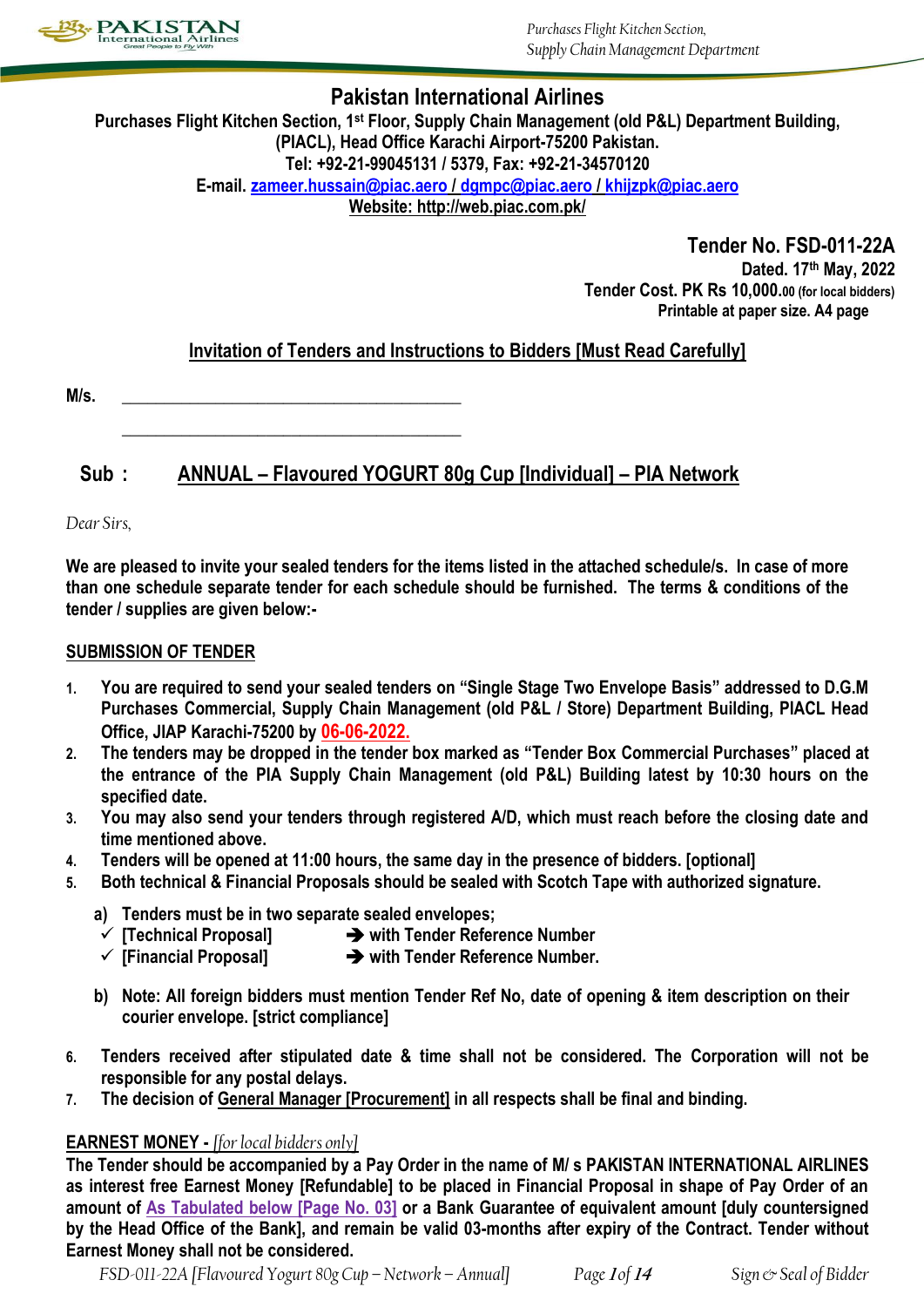

# **SECURITY DEPOSIT** *- [for local bidders & optional for foreign bidders]*

**Successful bidders, upon award of Contract / Purchase Order shall also be required to furnish an additional amount of will called after award of PO / LoI / Contract [if required] as interest free Security deposit in shape of Pay Order or a Bank Guarantee of equivalent amount [duly countersigned by the Head Office of the Bank], and remain be valid 03-months after expiry of the Contract.** *[for foreign bidders PIA may call amount equivalent to 05% Security Money by new participants upon evaluated 1st lowest bidder (if required)]*

### **PREPARATION OF TENDER**

**Tender will be opened on "Single Stage Two Envelopes" basis. All bidders must submit two sealed envelopes "Technical proposal and Financial Proposal" on specified tender opening date/time. Technical Proposal will be opened on same date, whereas Financial Proposal will remain sealed till the evaluation of samples according to the specifications. Financial Proposal of only those bidders will be opened whose sample are found acceptable. Evaluation Report as per PPRA Rule-35 will be uploaded on both PPRA and PIA websites.**

## **FINANCIAL Proposal -** *[having following documents].*

- **1. Tender Schedule –"A" Complete Form duly filled in, signed, stamped every page and sealed with scotch tape.**
- **2. Earnest Money amounting As Tabulated below [Page No. 03] of Total Bid Value in shape of Pay Order [issued from any scheduled bank] as Earnest Money [Refundable/Interest Free] -** *On back side of Pay Order, Vendor must write company name/stamp, Tender Ref. No, date, Earnest Money & amount] - for Local Bidders only*

### **Technical Proposal having following documents "Mandatory Requirement".**

- **1. Tender Fees Pay Order of Rs 10,000.00 for Local Bidders. (Non-Refundable).**
	- **[On Pay Order's back side, must mentioned company name/stamp, Tender Ref. No, date, 02% EM & amount]**
- **2. Quality samples [02 Sealed Packets of Each Product] [Non-Returnable]**
- **3. Technical Proposal with Brand Name & Certifications of item, company and profile.**
- **4. Copy of GST & NTN certificate [VALID / Active] [for local bidders only]**
- **5. Tender Schedule "B", "C" & Specifications, must be attached with Technical Proposal.**
- **6. Whole Sellers / Stockiest / General Order Supplier / Manufacturers / Authorized Distributor of manufacturer [with Authorization Certification / letter from Manufacturer] can participate.**
- **7. Please see Specification part of tender.**
- **8. Item's technical literature etc**
- *9. Technical Proposal [Certificates & Distribution Letters only] should be submitted in 02-two sets, inserted in Technical Proposal Envelope. [One for Technical Evaluation & One for file record]. Mandatory*

## **All information about the material proposed to be supplied must be given as required in the schedule to tender.**

**The tender will not be considered if complete information required is not given therein. Particular attention must be paid to delivery time.** 

**Authorized Signatures of individual signing the tender and other documents connected with the contract must specify whether signing as:** 

- **a) Sole Proprietor or his attorney.**
- **b) A registered active partner of the firm or his attorney.**
- **c) For the firm per procreation.**
- **d) As secretary, Manager, Partner, etc., or their attorney in case of firms registered under Partnership Act.**
- **e) In any query without hesitate you will contact / emails mentioned concerned officer.**

## **PRICES**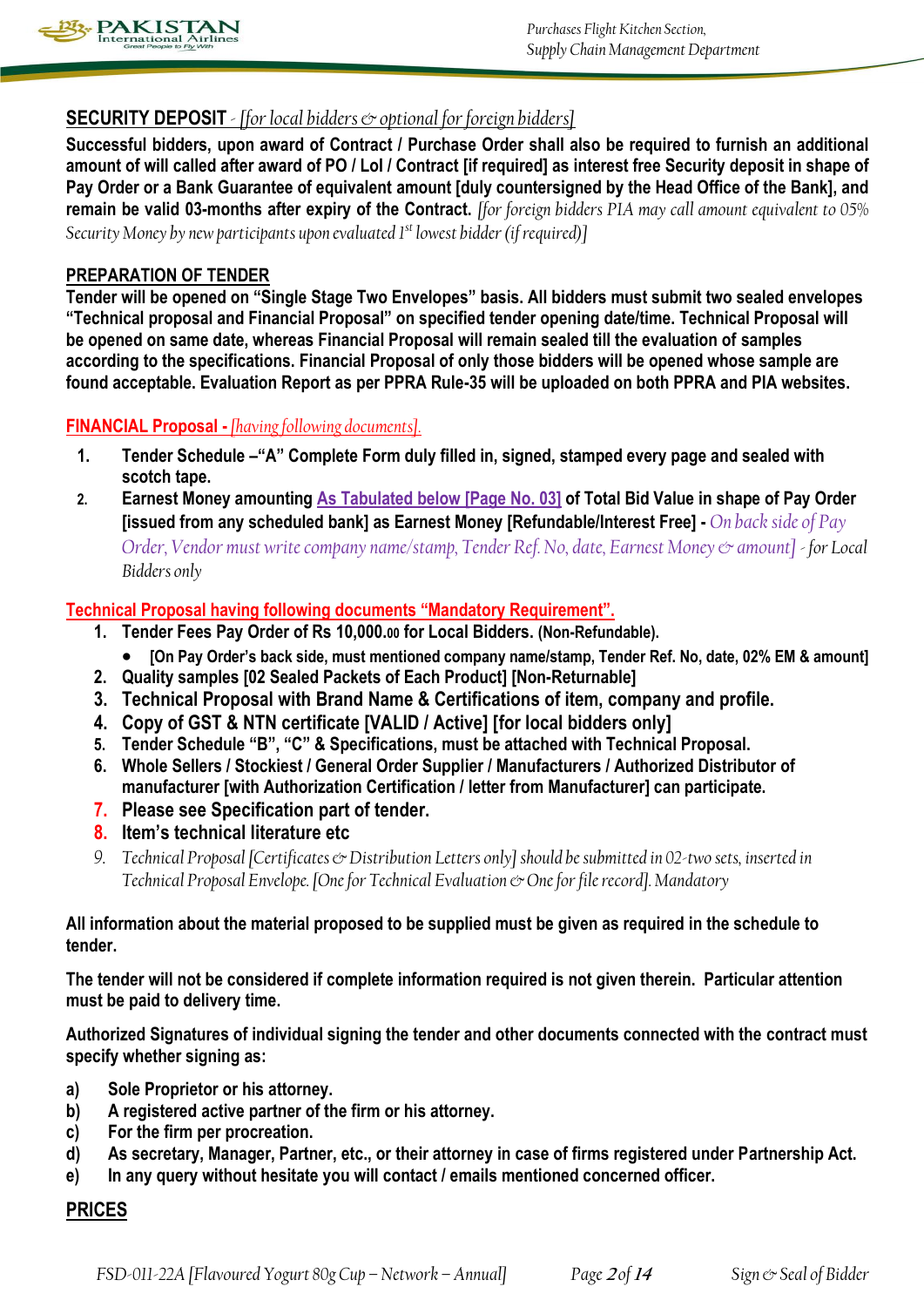

- **a) The Prices quoted must be net as per accounting unit as shown in the Schedule of tender, inclusive of all duties / taxes, packing, octroi and delivery charges for free delivery to PIA Flight Kitchen through Foreign / Local Receipt Section Supply Chain Management [old P&L] Department Building PIA Karachi and Respective Station's Flight Kitchen mentioned in Schedule "A" [However, if GST is applicable, same should be shown separately.**
- **b) The Prices mentioned in the tender will be treated as firm till the completion of Purchase Order / Contract.**
- **c) The Prices must be stated for each item separately both in words and figures. Additional information, if any must be linked with entries on the Schedule to Tender.**
- **d) Offers must be valid for 120 days. [Extendable in line with PPRA Rules]**
- **e) Rates must be written on PIA prescribed form otherwise Bids will not be entertained.**
- **f) Correction White Fluid or Over Writing strictly is not allowed otherwise tender will be rejected/ notconsidered.**
- **g) For foreign bidders, rates will be converted into local currency at the date of financial opening & will be locked till completion of P.O supplies.**

# **ACCEPTANCE OF TENDER**

**PIA does not pledge itself to accept the lowest tender and reserve the right to accept or reject any or all tenders / quotations, divide business among more than one supplier or accept the tenders at rates on lowest individual items or extend the date of opening / cancel as per PPRA Rules.**

 *Note. All Foreign Bidders must sent their samples / tender envelopes on DDP (Delivery Duty Paid this is only for Tender Samples / Envelopes) basis. Outer Courier Envelope must be with cross Tender Reference Number/ Item Description.*

> **Yours truly,** *for and on behalf of* **Pakistan International Airlines**

# **DGM Purchases Commercial**

**Encl:** 

- **1. Tender Schedule "A" ,"B" & "C" complete form.**
- **2. Undertaking (If attached with tender)**
- **Note. Prescribed Tenders form for the subject item may be directly downloaded from http://web.piac.com.pk/ or www.ppra.org.pk websites. https://www.piac.com.pk/corporate/sales-procurement/tenders**

| <b>Earnest Money Details</b> |                            |  |
|------------------------------|----------------------------|--|
| <b>STATION</b>               | <b>Earnest Money [PKR]</b> |  |
| <b>KHI</b>                   | 250,000                    |  |
| <b>ISB</b>                   | 250,000                    |  |
| <b>LHE</b>                   | 168,000                    |  |
| <b>PEW</b>                   | 86,400                     |  |
| <b>MUX</b>                   | 48,000                     |  |
| <b>LYP</b>                   | 7,200                      |  |
| <b>SKT</b>                   | 36,000                     |  |
| <b>Total Rs</b>              | 945,600                    |  |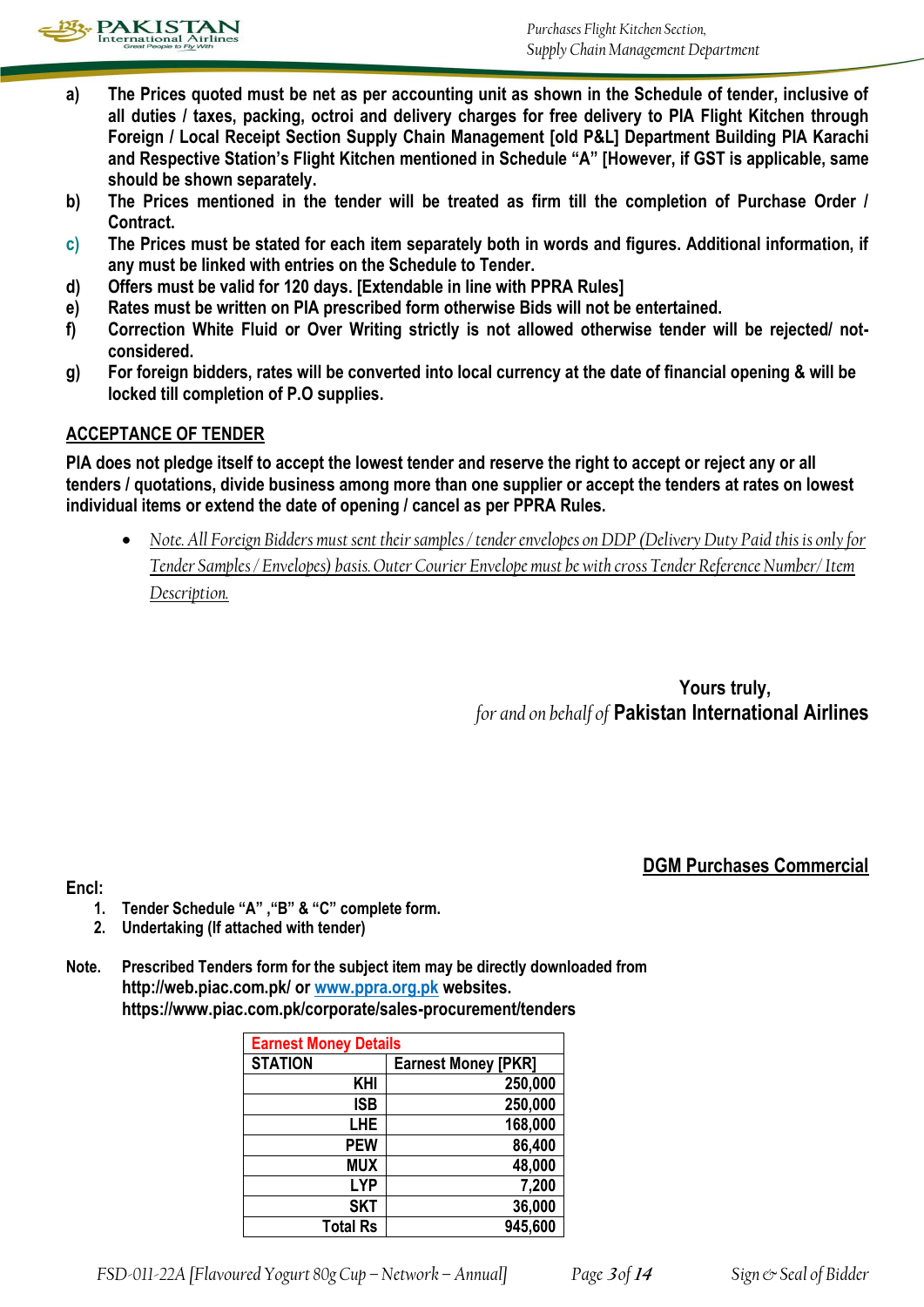

# **Tender Schedule "A"**

| Flavoured YOGURT 80g Cup $\rightarrow$ Y-2022-23 $\rightarrow$ Ref No. FSD-011-22 [insert in Financial Envelope only] |                            |                 |            |         |                  |                            |                  |
|-----------------------------------------------------------------------------------------------------------------------|----------------------------|-----------------|------------|---------|------------------|----------------------------|------------------|
| S#                                                                                                                    | <b>Particulars of Item</b> | <b>Unit</b>     | <b>STN</b> | Qty.    | <b>Unit Rate</b> | <b>GST</b> [if applicable] | <b>Total Rs.</b> |
| 01                                                                                                                    |                            |                 | <b>KHI</b> | 500,000 |                  |                            |                  |
| 02                                                                                                                    |                            |                 | <b>ISB</b> | 500,000 |                  |                            |                  |
| 03                                                                                                                    | <b>FLAVOURED YOGUT 80g</b> | 80 <sub>g</sub> | <b>LHE</b> | 280,000 |                  |                            |                  |
| 04                                                                                                                    | Cup                        | Cup<br>Net      | <b>PEW</b> | 144,000 |                  |                            |                  |
| 05                                                                                                                    | Reputable Brand            |                 | <b>MUX</b> | 80,000  |                  |                            |                  |
| 06                                                                                                                    |                            |                 | <b>LYP</b> | 12,000  |                  |                            |                  |
| 07                                                                                                                    |                            |                 | <b>SKT</b> | 60,000  |                  |                            |                  |
| Total Value in figures/words $\rightarrow$                                                                            |                            |                 |            |         |                  |                            |                  |
| TOTAL CONTRACT VALUE Rs. $\rightarrow$                                                                                |                            |                 |            |         |                  |                            |                  |
| 2% EARNEST MONEY Rs. $\rightarrow$                                                                                    |                            |                 |            |         |                  |                            |                  |

**Note:** 

- **All participant must quote one rates. Rates must be inclusive of all Govt. Taxes but GST shall be mentioned separately (if applicable).**
- **GST (if applicable) will be paid on items where applicable with the distribution of quantities 70% International Flights & 30% Domestic Flights - PO will be issued on "As and When Required Basis"**

**Dated: March 04th, 2022 REV01/1544-2022**

# **SPECIFICATION - FLAVOURED YOGURT (80 GRM) CUP**

# **1. Specifications:**

|                      | Chemical:                                                                                        |
|----------------------|--------------------------------------------------------------------------------------------------|
|                      | No artificial OR non food grade colour.                                                          |
|                      | Only food grade preservatives.                                                                   |
|                      | Milk Fats 1.5 % to 2.0%.                                                                         |
|                      | Should be made of pure fresh milk properly set fermented to be supplied.                         |
|                      | Ingredients must be declared.                                                                    |
|                      | Sensory:                                                                                         |
| <b>SPECIFICATION</b> | Flavored yogurt should have the characteristic colour, aroma and flavoured of fruit<br>$\bullet$ |
|                      | yogurt.                                                                                          |
|                      | • Should give a fresh taste of flavourd yogurt.                                                  |
|                      | Physical:                                                                                        |
|                      |                                                                                                  |
|                      | Reputable brands with National / International distribution.                                     |
|                      | • Must be free from excess water and firm texture.                                               |
|                      |                                                                                                  |
|                      | <b>Biological:</b>                                                                               |
|                      | • Free from insect or fungal attack or any other blemish affecting the quality of the            |
|                      | product.                                                                                         |
|                      | Must be free from all kinds of harmful (Coli-Form) bacteria and foreign                          |
|                      | object mould.                                                                                    |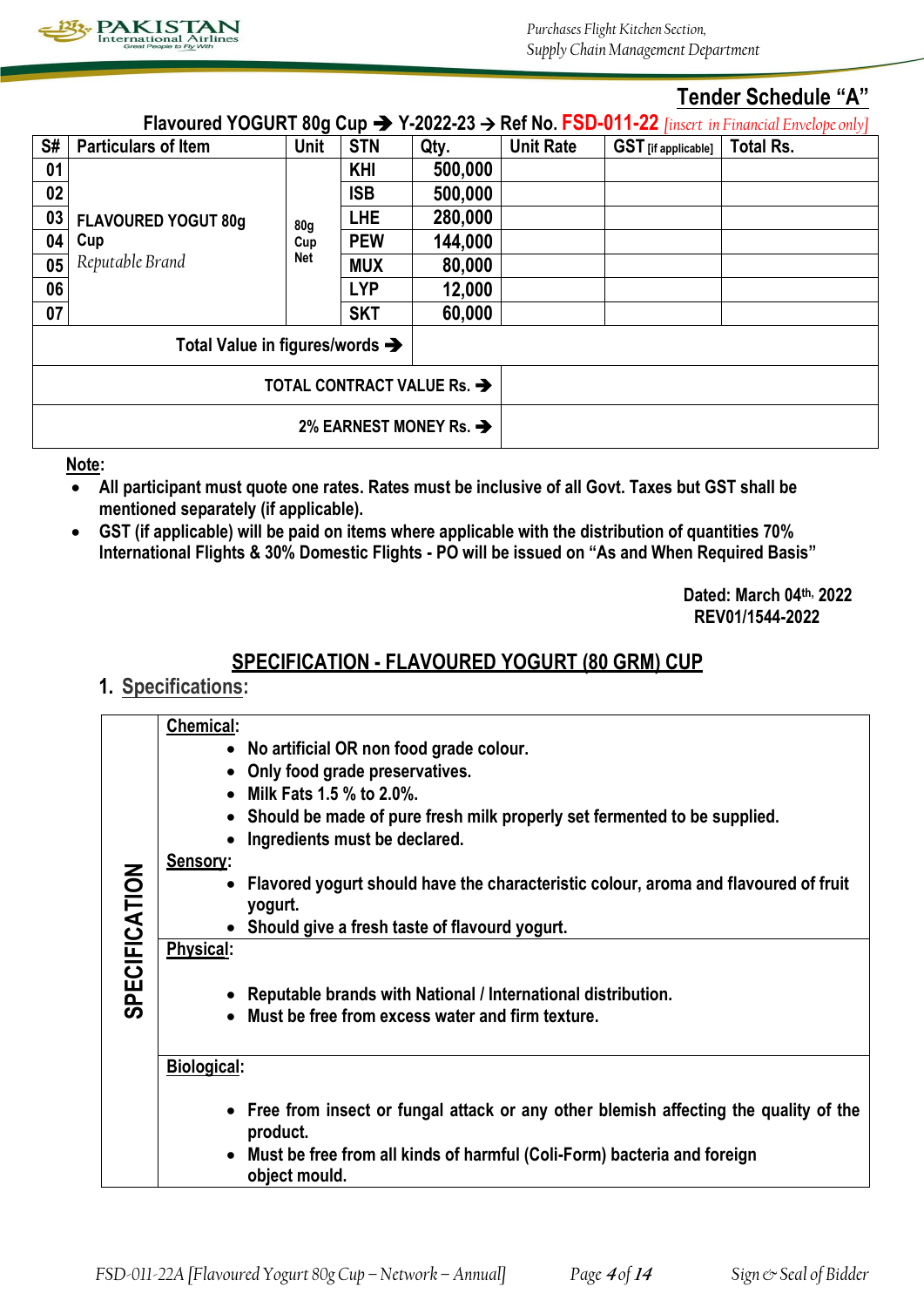

- **2. Labeling:** 
	- **Date of manufacturing and expiry must be printed on each cup.**
	- **Expiry on stickers/removable is not acceptable.**
	- **Expiry less than 20 to 25 days at the time of delivery is not acceptable.**
	- **Registered Brand**
	- **Ingredients must be declared.**
	- **•** Brand name must be labeled on each cup.
	- **Inscription "FOR PIA USE ONLY & NOT FOR SALE" should be printed on each cup.**

# **3. Transportation / Delivery:**

- **Supplies to be delivered in flight kitchen in refrigerated and hygienically cleaned van. Proper temperature to be maintained in order to prevent supplies from spoilage / deterioration.**
- **Refrigerated trucks must maintain a minimum of +5 ˚C or below.**
- **4. Food Law / Regulatory Compliance / Certification:** 
	- **ISO 22000 FSMS Certification OR HACCP Certification.**
	- **Halal**
	- **Preferably comply with PSQCA standards or similar agency.**
- **5. Laboratory Reports:** 
	- **Samples will be evaluated by Evaluation Committee of Food Services subject to clearance of in house microbiological analysis, if required.**
	- **Laboratory report on Ingredients from a reputable laboratory is mandatory.**
	- **Ingredients must be declared.**
	- **Food Service Division may get two samples tested from reputable laboratory during the contract period and bill will be charged to supplier.**
- **6. Packing:** 
	- **To be delivered in clean plastic trays "WITH DOLLEY'S" for each 10 trays.**
	- **Each container shall be clearly marked or labeled with name of Product, Name and Address of the manufacturer, Net weight, Volume & Date of Expiry.**
	- **Damaged, Dirty and Dusty cups supply will not acceptable.**
- **7. Who can supply:**
	- **Manufacture / Authorized dealer of manufacture only.**
- **8. Sample:** 
	- **Minimum 12 cups.**
- **9. Other Terms & Conditions:** 
	- **Brand name, specifications and source must be mentioned on purchase order (PO).**
	- **PIA reserves the right to inspect / visit the facilities of vendor at any time during currency of contract for inspecting HSE / Quality Standard.**
	- **Items found below the required specs shall be rejected / returned without any liability.**
	- **PIA security pass for vehicle and employees is the responsibility of vendor**
	- **Supplier staff delivering goods must wear clean uniform (including shoes and company logo/identity). A fine of 2% on each supply will be imposed in case of non compliance.**
	- **Should be able to meet requirement at all stations.**
	- **Should passes International standard of Cold Storage facilities across required stations.**

# **SOP FOR SUBMISSION OF SAMPLES IN FOOD LAB FOR MICROBIOLOGICAL VERIFICATION:**

*FSD-011-22A [Flavoured Yogurt 80g Cup –Network – Annual] Page* **<sup>5</sup>** *of* **<sup>14</sup>** *Sign & Seal of Bidder*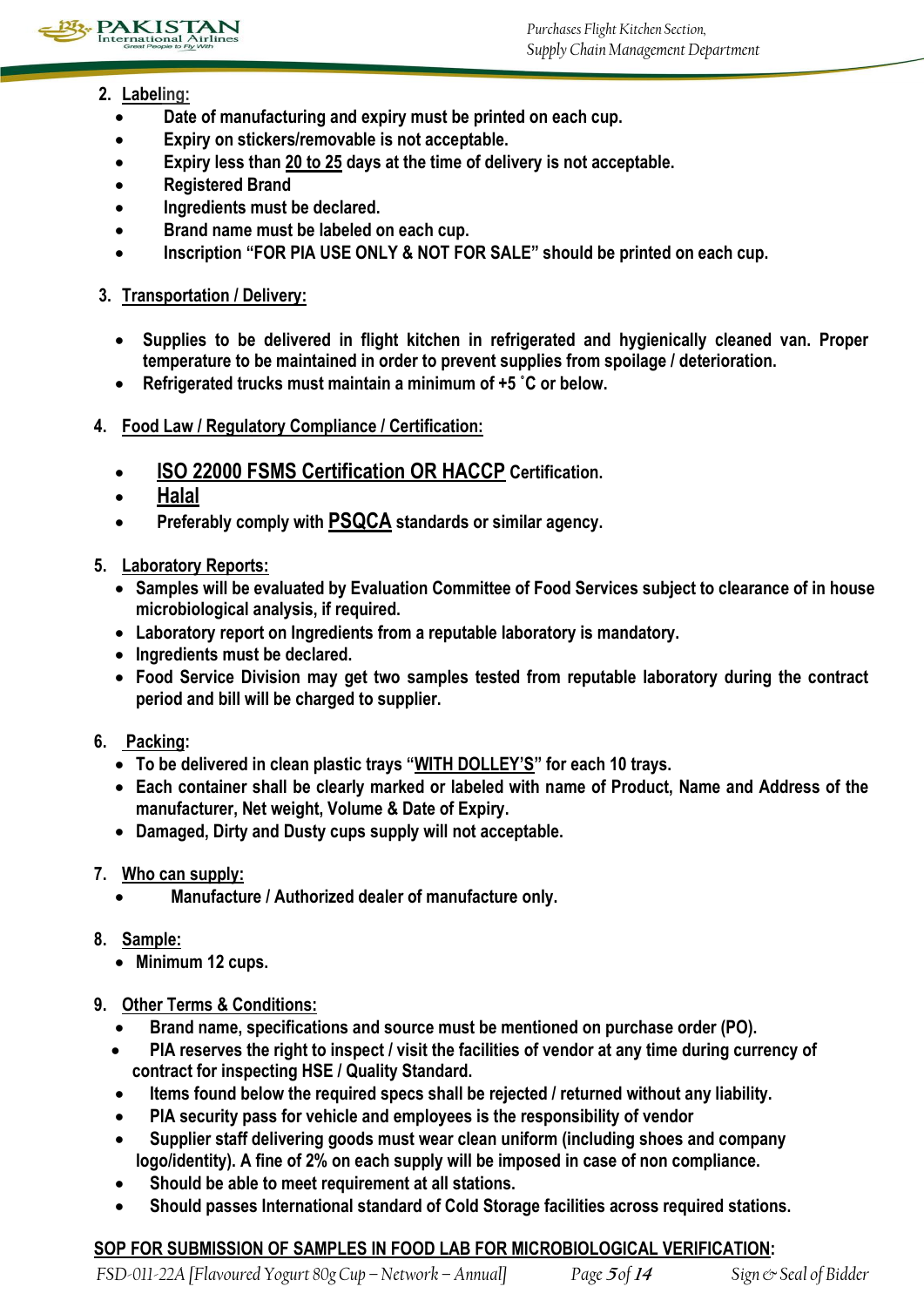

- **1. Samples should be received in first three working days i.e. Monday, Tuesday and Wednesday preferably.**
- **2. Samples should be properly company labeled, packed and sealed.**
- **3. Minimum 03 to 05 samples to be submitted in lab for evaluation this includes small company packing (individual pack).**
- **4. In case of bulk quantity for cooking yogurt like cheese block, butter slated, butter un-salted, cooking yogurt etc. at least 5kg block is required for microbiological analysis and final product analysis as per Chef's requirement.**
- **5. Minimum time required for submission of microbiological report is 48 to 72 hours (03 days) after submission of food samples in lab.**
- **6. Temperature at time of delivery should be as per product requirement. Chilled product should received at +5 ˚C and frozen items should received at -18˚C (tolerance -10˚C).**
- **7. Prior to submission of sample the supplier must provide lab report of the product from any authentic laboratory. This includes both microbiological and chemical analysis report of the product.**

**I / We hereby confirm having read and understood the terms and conditions of the tender and I / we expressly confirm and agree that our tender for the supply of above mentioned items are in terms of and subject to the terms and conditions of the tenders.** 

# **Must fill all mentioned fields.**

| <b>Bidder's Signature</b> | <u>Example 2001 - Bidder's Name</u> <b>Bidder's Name Example 2006</b>                                                                                                                                                                |
|---------------------------|--------------------------------------------------------------------------------------------------------------------------------------------------------------------------------------------------------------------------------------|
|                           |                                                                                                                                                                                                                                      |
| <b>Designation</b>        | <u> 1989 - Johann Stoff, amerikansk politiker (d. 1989)</u>                                                                                                                                                                          |
| <b>Address</b>            | <u>. In the second control of the second control of the second control of the second control of the second control of the second control of the second control of the second control of the second control of the second control</u> |
|                           |                                                                                                                                                                                                                                      |
| Tel No.                   |                                                                                                                                                                                                                                      |
| <b>Contact Person</b>     | <u> 1989 - Johann Stoff, amerikansk politiker (d. 1989)</u>                                                                                                                                                                          |
| Cell No.                  |                                                                                                                                                                                                                                      |
| <b>Valid Email</b>        | <u> 1989 - Johann Stoff, amerikansk politiker (d. 1989)</u>                                                                                                                                                                          |
| Valid GST No.             | <u> 1980 - Jan James James James James James James James James James James James James James James James James</u>                                                                                                                   |
| Valid NTN No.             | <u> 1989 - Johann Stoff, deutscher Stoff, der Stoff, der Stoff, der Stoff, der Stoff, der Stoff, der Stoff, der S</u>                                                                                                                |
| Valid CNIC No.            |                                                                                                                                                                                                                                      |
| <b>SEAL</b>               | <u> 1989 - Johann John Harry Harry Harry Harry Harry Harry Harry Harry Harry Harry Harry Harry Harry Harry Harry H</u>                                                                                                               |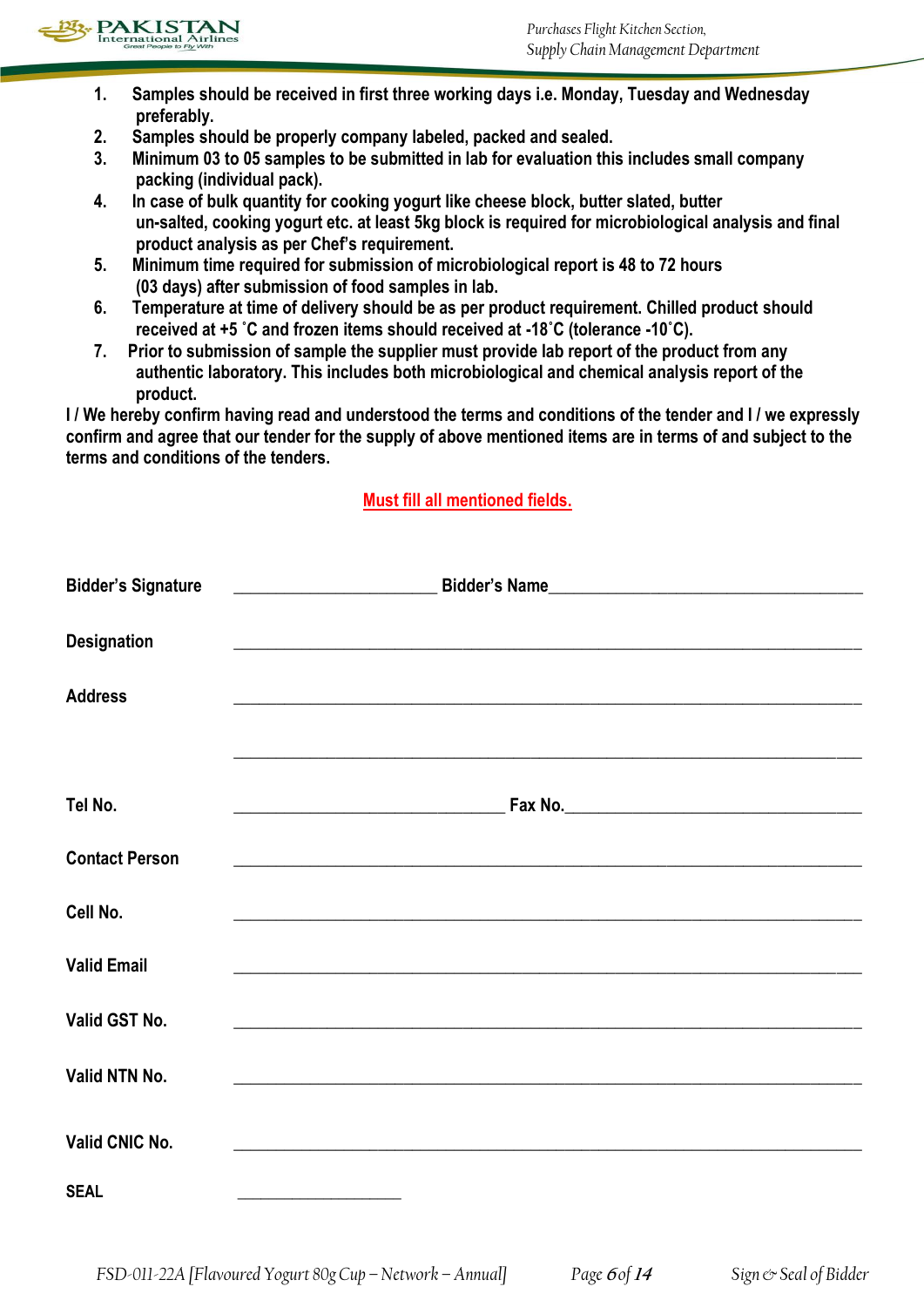

#### **Tender Schedule "B" Tender No. FSD-011-22**

|                                                                                                   | <u> Leliuel Ind. Lon-Alli-Cz</u> |
|---------------------------------------------------------------------------------------------------|----------------------------------|
| <b>Mandatory Requirement (must attach with Technical Proposal)</b>                                | YES / NO                         |
| <b>FLAVOURED YOGURT 80g Cup</b>                                                                   |                                  |
| Specification given above                                                                         |                                  |
| Participant must be registered with Sales Tax Authorities. Please attach copy of GST Registration |                                  |
| Certificate indicating current "ACTIVE" status otherwise stand "REJECTED" ab-initio.              |                                  |
| Quality samples Qty: 12 Cups / One Tray must be submitted (non-returnable)                        |                                  |
| Delivery must be made at PIA Flight Kitchen respective Station on As and When Required Basis.     |                                  |
| 2% Earnest Money (Pay Order) submitted along with the Financial Proposal                          |                                  |

# **Tender Terms & Conditions**

- **1. If any stage documents provided by bidder found tempered /bogus 2%deposited E/Money will be fortified.**
- **2. All participants are required to quote rates inclusive of all Govt: Taxes & GST separately. (for local bidders)**
- **3. Please note that quoted rates must be firm and final in all respect.**
- **4. Guarantee & warrantee must be provided. (if applicable)**
- **5. Payment TERMS NET THIRTY DAYS or as agreed.**
- **6. Income tax will be deducted at source. (for local bidders)**
- **7. Quotation must be valid for 120 days from the date of technical proposal opening.**
- **8. Quantity 15% may increase or decrease.**
- **9. Bid will be awarded on technically qualified individual lowest rates basis.**
- **10. All foreign vendors must send their sealed quotation via courier service, with** *cross reference Tender No.* **directly to General Manager (Procurement), Supply Chain Management, 1st Floor (old P&L Department) Building PIACL Head Office J.I.A.P Karachi Airport – 75200, in case of postal delay PIA will not be responsible.**
- **11. Items are subject to evaluation by providing advance sample to determine the required quality by the user department/Joint Evaluation Committee. Item found below PIA standard shall be rejected & not entertained.**
- **12. It will be the suppliers' responsibility to obtain Entry Passes for PIA Flight Kitchen Division for their personnel and the vehicles form PIA. Security after completing the required formalities. (for local bidders)**
- **13. Supplier staff delivering goods must be in clean uniform, non-conformity will incur 02% deduction from the billing amount.**
- **14. PIA has right to forfeited the 02% Earnest Money on non-compliance of tender requirements.**
- **15. If goods deliver late than delivery schedule mentioned in Purchase Order. An amount equivalent 2% / multiple by time bar will be deducted from invoice / bill of bidder (as per rules).**
- **16. Tender quantity will be split in 30% & 70% ratio, Zero Rated 70% quantity will be utilized on International Flights which is GST Exempted vides Sales Tax Act 1990 Sec-4(b).**
- **17. PIA has right to visit the bidder's manufacturing site (if required).**
- **18. Technically successful bidders will be informed their results & Financial Opening date.**
- **19. Packing must be industrial standard of Card Board Box level & packages must be suitable for four to five times (loading off-loading) / transportation to PIA Network.**
- **20. All Terms & Conditions of Agreement Draft shall be applicable with LoI awarded bidder. (Formal Agreement will be made if required).**
- **21. If you have any query you can contact without any hesitation to concerned Procurement Officer email [zameer.hussain@piac.aero](mailto:zameer.hussain@piac.aero) +92-21-99045131 / +92-333-3064590**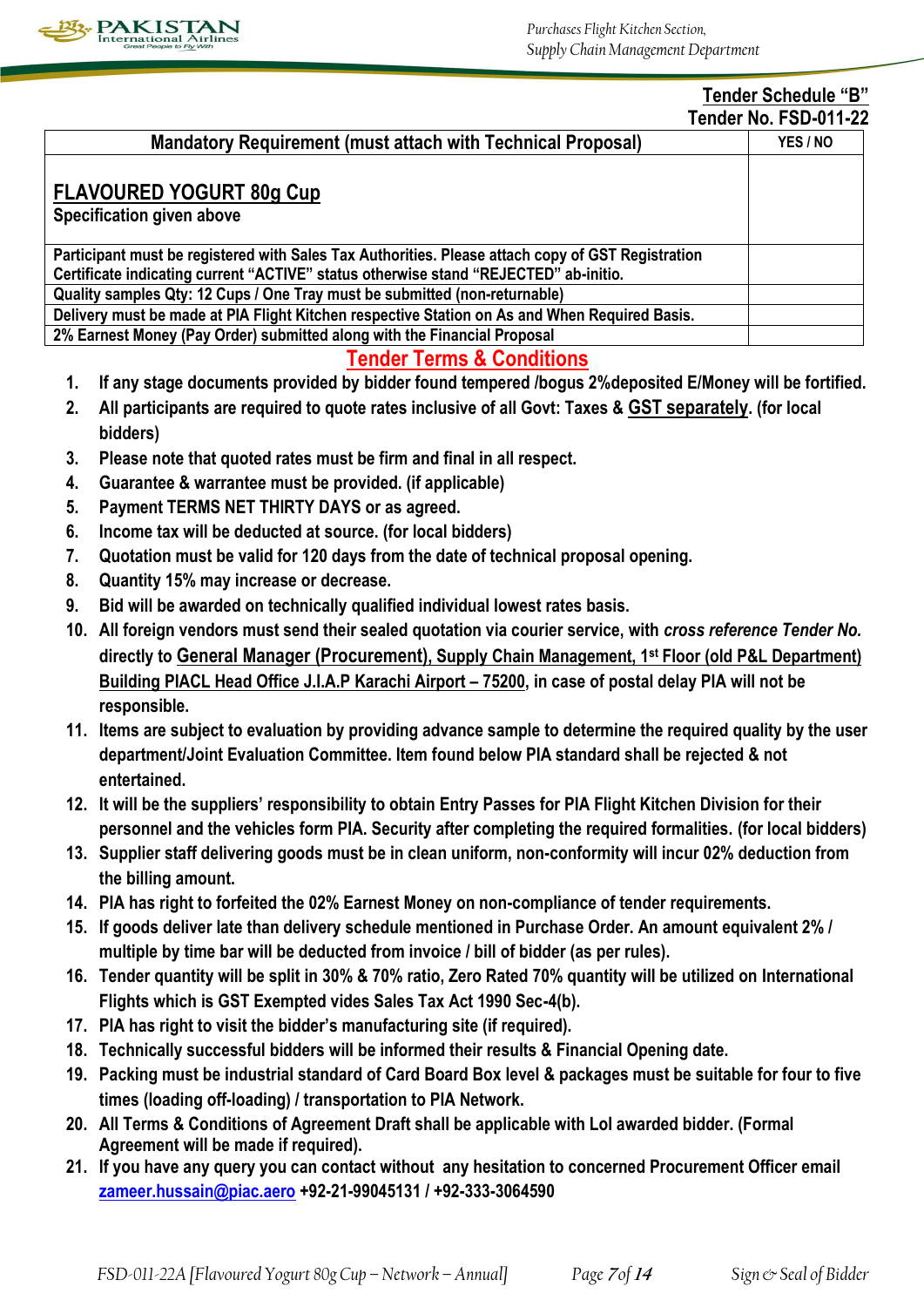

**Tender Schedule "C" Tender No. FSD-011-22**

**Dated. \_\_\_\_\_\_\_\_\_\_\_\_**

# **Must Attach with Technical Proposal**

| Physical / Measurement / details of Samples - (Offer)                  |                   |                          |  |
|------------------------------------------------------------------------|-------------------|--------------------------|--|
| <b>Fields</b>                                                          | Remarks in detail | must be filled by bidder |  |
| Brand $\rightarrow$                                                    |                   |                          |  |
| Weight $\rightarrow$                                                   |                   |                          |  |
| ISO-22000 or FSMS or HACCP                                             |                   |                          |  |
| Certificate [Valid] $\rightarrow$                                      |                   |                          |  |
| HALAL Certificate $\rightarrow$                                        |                   |                          |  |
| Preferable PSQCA Certificate $\rightarrow$                             |                   |                          |  |
| Physical Attribute $\rightarrow$                                       |                   |                          |  |
| Mfg & Exp Date of samples $\rightarrow$                                |                   |                          |  |
| <b>LABORATORY REPORT on</b>                                            |                   |                          |  |
| <b>Ingredients Declaration from a</b>                                  |                   |                          |  |
| reputable laboratory is                                                |                   |                          |  |
| MANDATORY Required $\rightarrow$                                       |                   |                          |  |
| Note; All Documents [02-Sets] MUST be enclosed with TECHNICAL PROPOSAL |                   |                          |  |

# **PARTICIPATION AUTHORIZATION LETTER**

*Must be filled by Representative of Company with C.N.I.C Copy, Company Identification*  $\infty$  *must be submit with Technical Proposal only*

|                                      | $\blacksquare$                                                                                 |  |
|--------------------------------------|------------------------------------------------------------------------------------------------|--|
| I namely                             | ,我们也不能在这里的时候,我们也不能在这里的时候,我们也不能在这里的时候,我们也不能会不能在这里的时候,我们也不能会不能会不能会不能会不能会不能会不能会不能会不               |  |
|                                      |                                                                                                |  |
| representing M/s.                    |                                                                                                |  |
|                                      |                                                                                                |  |
|                                      |                                                                                                |  |
| enclosed.                            | to PIA and observe proceeding on tender opening day. Copies of my CNIC & Company Card copy are |  |
|                                      |                                                                                                |  |
|                                      | ,我们也不能在这里的时候,我们也不能在这里的时候,我们也不能在这里的时候,我们也不能会不能在这里的时候,我们也不能会不能会不能会不能会不能会不能会不能会不能会不               |  |
|                                      |                                                                                                |  |
| *Computerized National Identity Card |                                                                                                |  |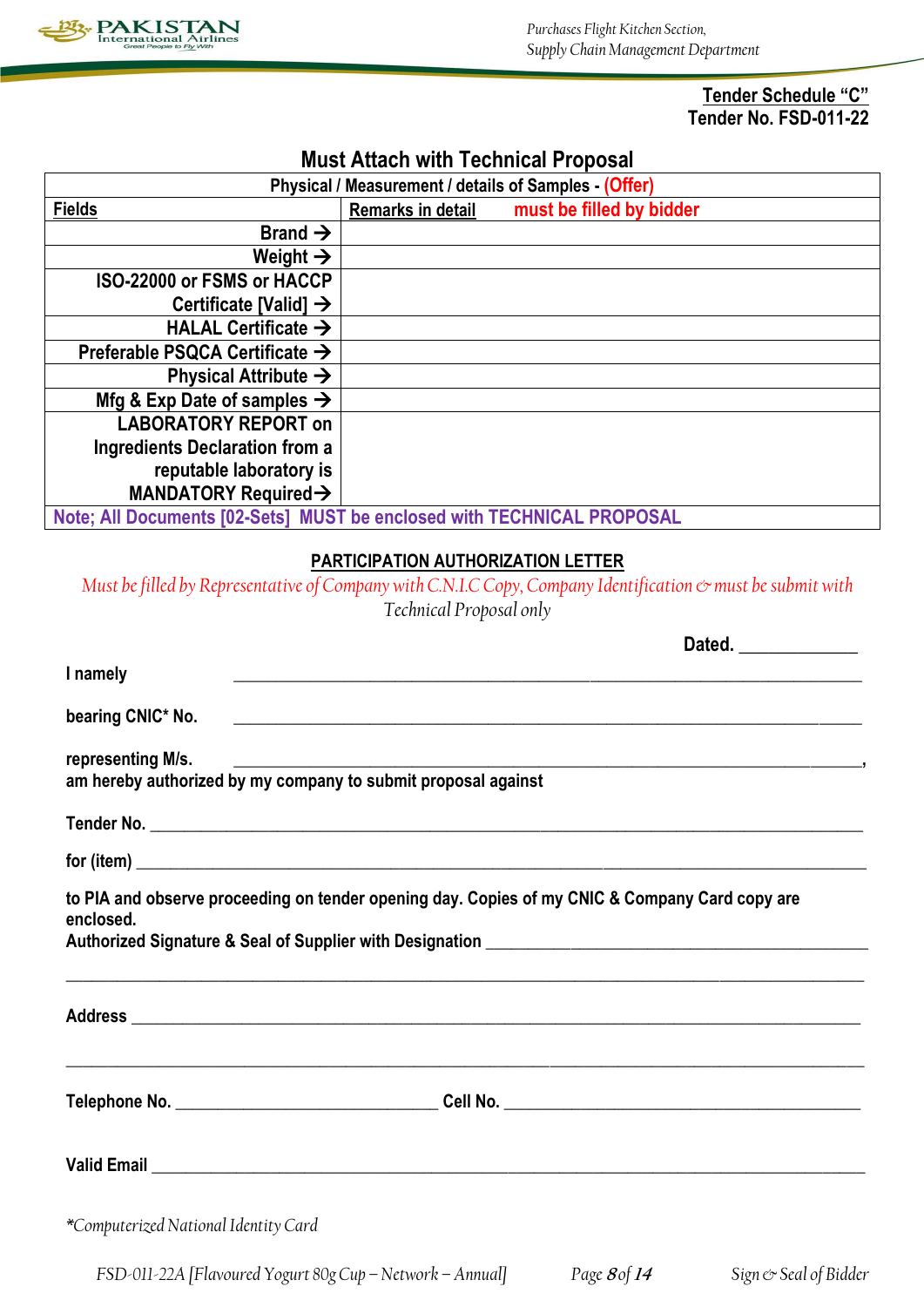

### **[RUPEE ONE HUNDRED NON-JUDICIAL STAMP PAPER]**

*[Enclose with technical proposal]*

**General Manager [Procurement] Supply Chain Management 1 st Floor Supply Chain Management (old P&L) Department, Building, Pakistan Intentional Airlines Corporation Limited Head Office J.I.A.P Karachi Airport 75200 Pakistan.**

## **Subject: UNDERTAKING TO EXECUTE CONTRACT**

**Dear Sir,**

**1. We / I, the undersigned bidders do here by confirm, agree and undertake to do following in the event our / my tender for**  extended and **our / my tender for accepted:-**

**2. That we / I will enter into and execute the formal contract, a copy of which has been supplied to us / me, receipt whereof is hereby acknowledged and which has been studied and understood by me / us without any change, amendment, revision or addition thereto, within a period of seven days when required by PIA to do so.**

**3. That all expenses in connection with the preparation and execution of the contract including stamp duty will be borned by us / me.**

**4. That we / I shall deposit with PIA the amount of Security as specified in the contract which shall continue to be held by PIA until three months after expiry of the contract period.**

**5. That in event of our / my failure to execute the formal contract within the period of Seven days specified by PIA the Earnest Money/Security Deposit held by PIA shall stand forfeited and we / I shall not question the same.**

| <b>Bidder's Signature</b> | <u> 1989 - Johann John Stein, mars an deus Amerikaansk kommunister (</u>                                              |  |
|---------------------------|-----------------------------------------------------------------------------------------------------------------------|--|
| Name in Full              |                                                                                                                       |  |
| <b>Designation</b>        | <u> 1989 - Johann Stoff, deutscher Stoff, der Stoff, der Stoff, der Stoff, der Stoff, der Stoff, der Stoff, der S</u> |  |
| Cell No:                  |                                                                                                                       |  |
| Email:                    |                                                                                                                       |  |
| <b>Address:</b>           |                                                                                                                       |  |
|                           |                                                                                                                       |  |
| <b>Phone No</b>           |                                                                                                                       |  |
| Fax No                    |                                                                                                                       |  |
| N.I.C. #                  |                                                                                                                       |  |
| <b>Seal</b>               | <u> 1989 - Johann Stoff, deutscher Stoff, der Stoff, der Stoff, der Stoff, der Stoff, der Stoff, der Stoff, der S</u> |  |
| <b>Dated</b>              |                                                                                                                       |  |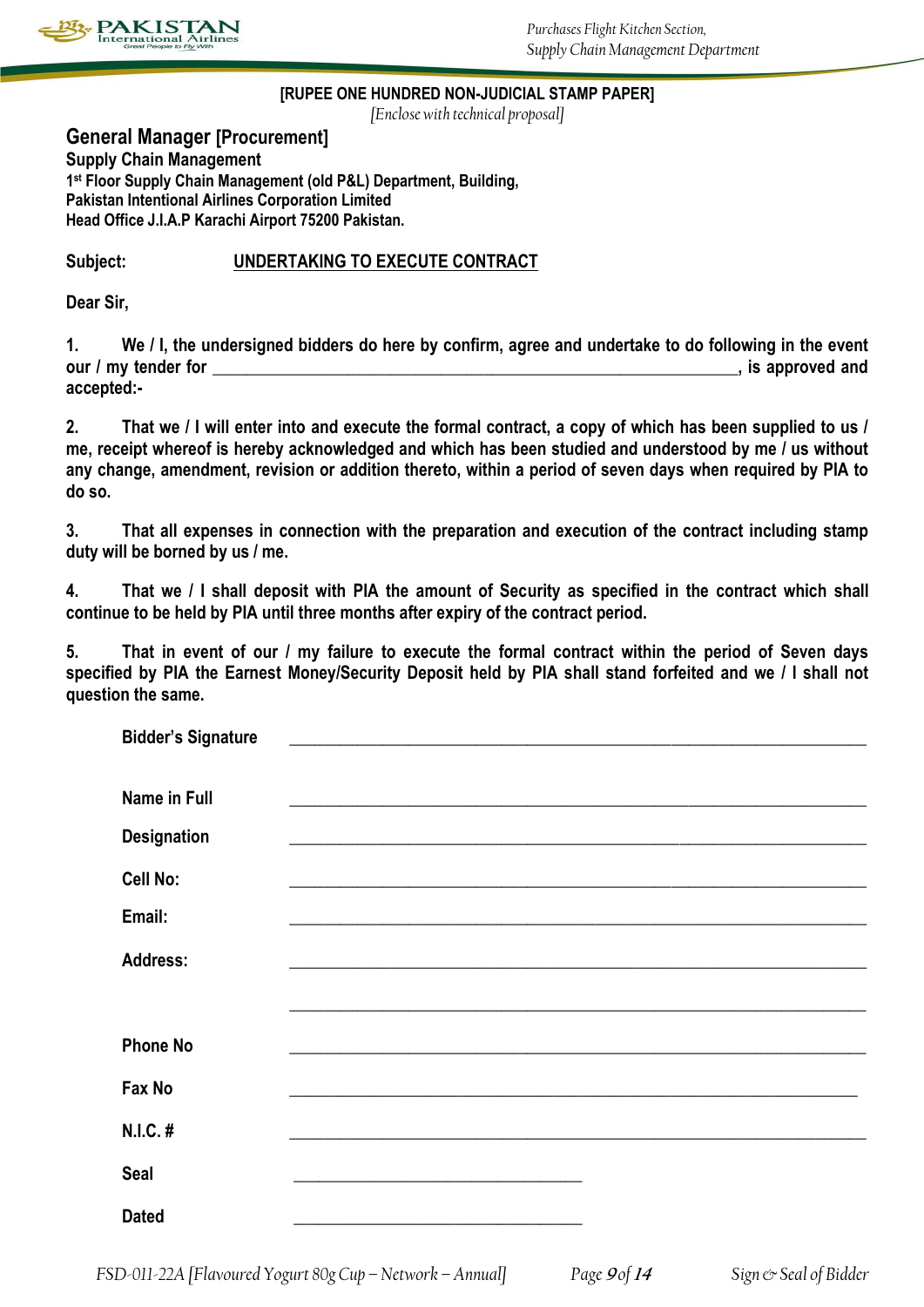

### **INTEGRITY PACT / DISCLOSURE CLAUSE** *Must be printed on company Letter Head – [submit with Financial Proposal]*

**Declaration of Fees, Commissions and Brokerage Etc. Payable by the Suppliers, Vendors, Distributors, Manufacturers, Contractor & Service Providers of Goods, Services & Works.**

M/s. **Authorized Distributor / Seller / Supplier / Contractor hereby declares its intention not to obtain the procurement of any Contract, right, interest, privilege or other obligation or benefit from Government of Pakistan or any administrative sub-division or agency thereof or any other entity owned or controlled by it [GoP] through any corrupt business practice.**

**Without limiting the generality of the forgoing the Seller / Supplier / Contractor represents and warrants that it has fully declared the brokerage, commission, fees etc., paid or payable to anyone and not given or agreed to give and shall not give or agree to give to anyone within or outside**  Pakistan either directly or indirectly through any natural or juridical person, including it affiliate, **agent, associate, broker, consultant, director, promoter, shareholder sponsor or subsidiary, any commission, gratification, bribe, finder's fee or kickback whether described as consultation fee or otherwise, with the object of obtaining or including the procurement of a contract, right, interest, privilege or other obligation or benefit in whatsoever form from Government of Pakistan, except that which has been expressly declared pursuant hereto.**

**The Seller / Supplier / Contractor certifies that it has made and will make full disclosure of all agreements an arrangements with all persons in respect of or related to the transaction with Government of Pakistan and has not taken any action or will not take any action to circumvent the above declaration, representation or warranty.**

**The Seller / Supplier / Contractor accepts full responsibility and strict liability for making any false declaration, not making full disclosure, misrepresenting facts or taking any action likely to defeat the purpose of this declaration, representation and warranty. It agrees that any contract, right, interest, privilege or other obligation or benefit obtained or procured as aforesaid shall without prejudice to any other right and remedies available to Government of Pakistan under any law, contract or other instrument, be void-able at the option of Government of Pakistan.**

**Notwithstanding any rights and remedies exercised by Government of Pakistan in this regard, the Seller / Supplier / Contractor agrees to indemnify Government of Pakistan for any loss or damage incurred by it on account of its corrupt business practices and further pay compensation to Government of Pakistan in any amount equivalent to ten time the sum of any commission, gratification, brief, finder's fee or kickback given by the Seller / Supplier / Contractor as aforesaid for the purpose of obtaining or inducing the procurement of any contract, right, interest, privilege or other obligation or benefit in whatsoever from Government of Pakistan.**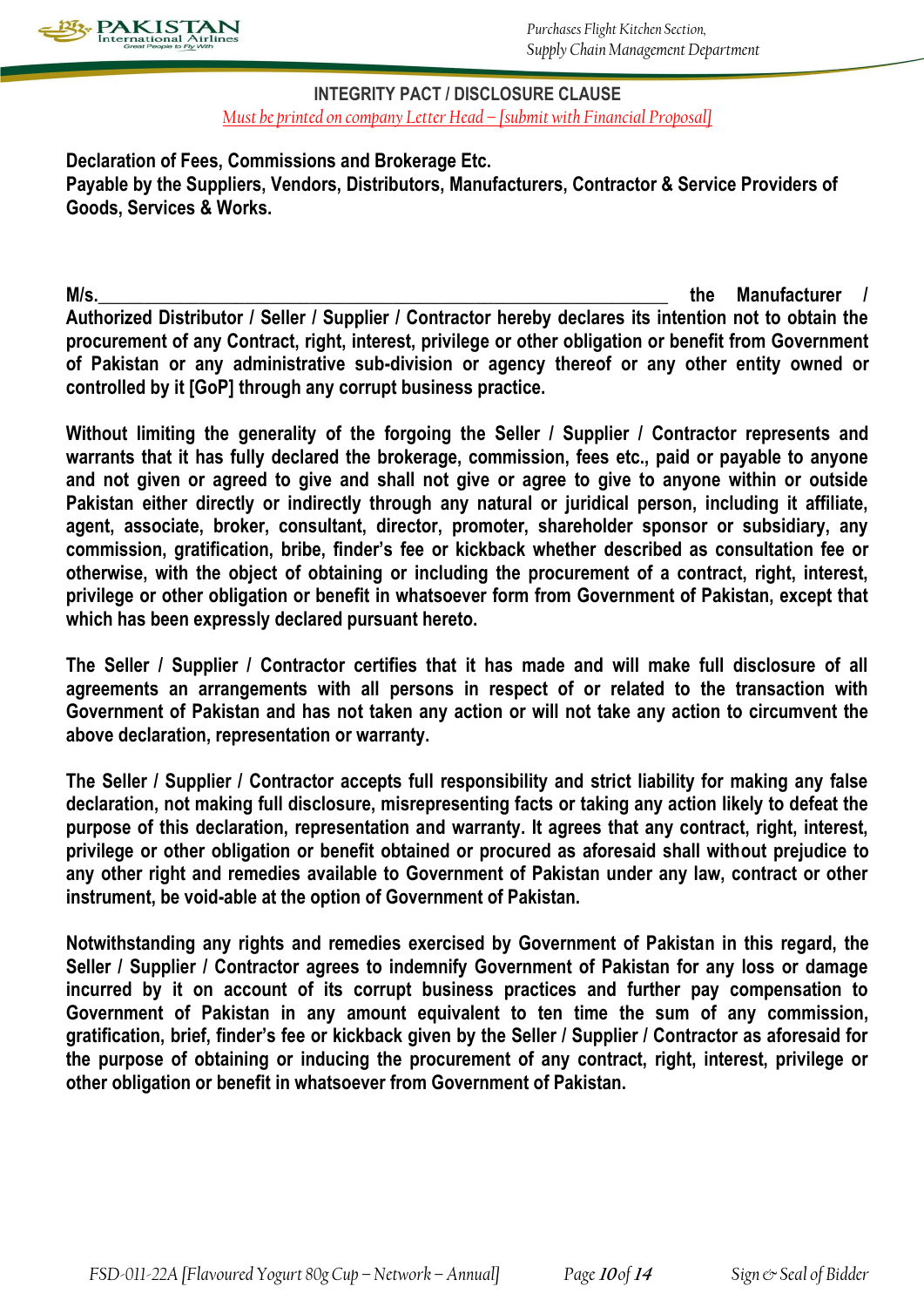

*[This 1st page must be printed on Non Judicial Stamp Paper Rs.100.00]*

| Tender No.           |  |
|----------------------|--|
| <b>Agreement No.</b> |  |

**Date \_\_\_\_\_\_\_\_\_\_\_\_\_\_\_\_\_\_\_\_\_\_**

### **CONTRACT AGREEMENT**

**THIS AGREEMENT is made on this \_\_\_\_\_\_\_\_\_\_\_\_\_\_\_\_ day of \_\_\_\_\_\_\_\_\_\_\_\_\_\_\_\_\_\_\_\_\_\_\_\_\_\_ 2020 at\_\_\_\_\_\_\_\_\_\_\_\_\_\_\_\_\_\_\_\_\_\_\_ between PAKISTAN INTERNATIONAL AIRLINES COPRORATION LIMITED "PIACL" a Public Limited Company incorporated and governed under the law of Pakistan having its head office at Karachi Airport, Karachi – Pakistan (hereinafter as "PIA") (which expression shall include the successors, legal representatives and permitted assigns.**

**AND**

**[Name and registered address of supplier with registration details] (hereinafter referred to as "Supplier") which expressions shall mean and include its employees, agents, successors. Assigns or any other person (s) which may derive any title under (Customer's name)" M/s.………………………………………………………………………………………………………………………………………………………………………………**

**Agreed and shall be incorporated at the time of signing the contract.**

#### **WHEREAS PIAC required supply of \_\_\_\_\_\_\_\_\_\_\_\_\_\_\_\_\_\_\_\_\_\_\_\_\_\_\_\_\_\_\_\_\_\_\_\_\_\_\_\_\_\_\_\_\_\_\_\_\_\_\_\_\_\_\_\_\_\_\_\_\_\_\_\_\_\_\_\_\_\_\_\_\_\_\_\_\_\_\_\_\_\_\_ products.**

**And whereas Supplier has offered the provisioning of material as precisely described in the attached "Schedule I" thereof for each item in required quantity and quality and whereas the supplier has represented to and assured PIAC that it has capability to supply the material desired / required by PIAC, and whereas PIAC has accepted the offer extended by the supplier upon terms and conditions set herein below: NOW THIS DEED WITNESSTH AS UNDER:**

#### **ARTICLE – I: TERMS OF THE AGREEMENT**

**This agreement is valid for one year effective from \_\_\_\_\_\_\_\_\_\_\_\_\_\_\_\_\_\_\_\_\_ and remains valid till \_\_\_\_\_\_\_\_\_\_\_\_\_\_\_\_\_\_\_\_\_\_, unless sooner terminated under the provision of this Agreement. The first term agreement is also extendable by PIA, if deemed necessary, for another 55 days or any term less than it on the same rates, terms and conditions. The quantities of supplies may also be increased up to 15 % of total quantity on same rates accordingly.** 

#### **ARTICLE – 2: TERMINATION OF THE AGREEMENT**

**Notwithstanding anything contained in this Agreement, each party shall have the right to terminate the Agreement at any time at its option upon giving 90 days written notice to the other party with assigning any reason or cause thereof.**

#### **ARTICLE – 3: PRICES**

**PIAC agrees to accept the material / services as per agreed rates described in the annexed Schedule(s). These rates shall include Sales, Tax, Delivery Charges and any other charges / taxes required to be paid on any material supplied or services performed under this Agreement and shall remain firm and final for the duration of this Agreement (and possible extension, if any) which shall not be enhanced by the supplier on any account whatsoever. However, on provision by the supplier of all related Govt. notification and the support of their applicability on him or products in writing, all taxes/levies such as Sales Tax, Octroi or taxes under any name levied on the product by the Federal, Provisional or Local governments, or added to the existing taxes after the prices quoted will be added to the quoted prices and applied accordingly to the bills/invoices. Similarly, benefit of all Federal Provincial or Local government taxes, withdrawn from the existing taxes, after the price quoted in the tender will be passed on to PIAC by subtracting them from the bills / invoices.**

#### **ARTICLE – 4: PAYMENT**

**Payment in respect of supply shall be made by Finance Manager SCM, Karachi, within 30 days of the submission of the pre-receipted / certified bills along with prescribed Sales Tax invoices and other proof of payment of taxes in case of taxable goods, which are to be drawn strictly in conformity with the orders placed by the concerned department under this Agreement. The payment(s) shall be made to the supplier after deduction of all required Government taxes or fees levied by any Federal / Provincial Government or its authorities.**

#### **ARTICLE – 5: SECURITY DEPOSIT**

**The supplier may provide a Pay Order in the name of Pakistan International Airlines or bank guarantee of equivalent to 5% of the bid value amount in lieu of cash / (Pay Order) at his sole discretion. If an irrevocable Bank Guarantee is provided as Earnest Money, then the validity of this bank guarantee may be replaced by another irrevocable Bank Guarantee as security deposit with the validity period equal to the duration of the contract plus 180 days.**

**However, upon successful completion of the contract and not further extended, the bank guarantee will be returned within 90 days.**

**PIAC shall always have lien to this deposit to recover any amount in case the Supplier fails to comply with any or all provisions of this Agreement or any other extension thereof. PIAC shall have the right to recover / adjust all liabilities of the supplier from the amount deposited or bank guarantee furnished by the supplier.**

**The Risk Purchase condition against the defaults included in ARTICLE-9, the amount of risk purchase & on any other default shall be deducted from security deposit of the bidder** 

#### **ARTICLE – 6: RECOVERIES**

**When any amount is recoverable from the Supplier due to risk purchase or any other default under this Agreement. PIA shall be entitled to deduct any such amount from the pending bills of the Supplier whether due in respect of this or any other Agreement and / or from any other due amount of the Supplier lying with PIA the Supplier will have no objection on receipt of the same.**

### **ARTICLE – 7: MODE OF SUPPLY**

- **a) Supply is to be made on as & when required basis or as specified in purchase order. The requirement for a day will be provided two days in advance and time of delivery of material, as specified on the PIAC Flight Kitchen's Purchase Orders / Receipt Forms, will have a cushion of 4 hours which shall be followed by the Supplier. These requirements shall be in line with the Monthly / weekly projections of PIAC referred in Article 9.**
- **b) The supplier's employee/s bringing deliveries of frozen products supplies will bring, without fail, copies of delivery challans along with the supplies to fulfill documents / check formalities.**

*FSD-011-22A [Flavoured Yogurt 80g Cup –Network – Annual] Page* **<sup>11</sup>** *of* **<sup>14</sup>** *Sign & Seal of Bidder*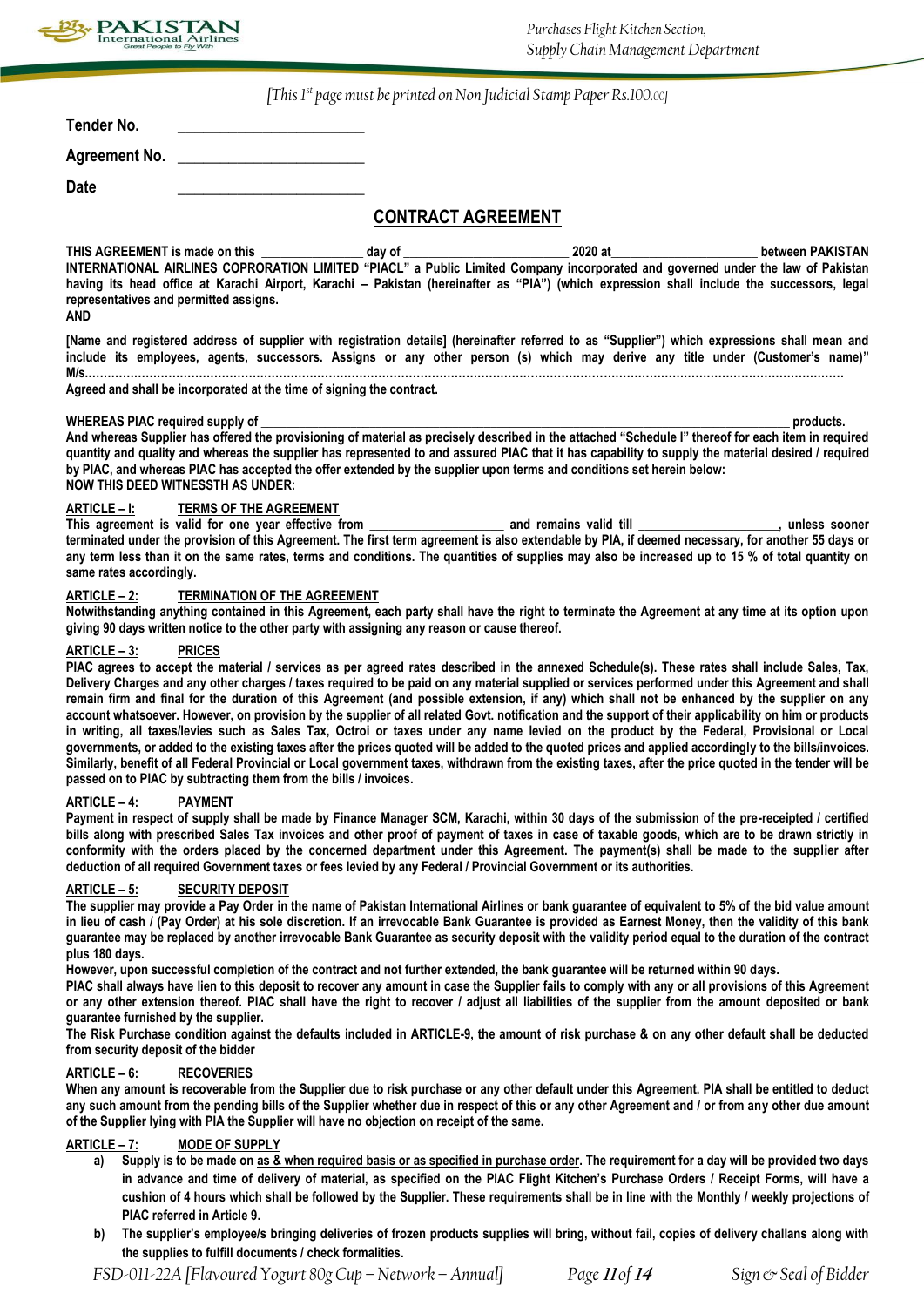### **ARTICLE – 8: HYGIENIC STANDARD**

- **a) The items supplied shall be in conformity with the quality standards laid down in "Schedule \_\_\_\_" in respect of physical specifications and "Schedule A / B & C" (if any) in respect of microbiological specifications for each product. In the event of non-conformity the relevant batch of supplies shall be replaced by the supplier at its own cost. The samples for testing standards (if any) specified herein will be taken promptly at the time of arrival of supplies; sealed samples will be retained both by PIAC and the Supplier for submitting to an expert laboratory for microbial specifications. The costs/ expenses associated with such testing shall be borne by the supplier**
- **b) Material is to be brought in clean and hygienically fit crates / cartons covering as per defined guidelines to be handed over to the Supplier.**
- **c) The supplier's employees entering PIAC Flight Kitchen Building for delivery of fresh supplies would be in clean uniform / clothes as per defined guidelines to be handed over to the Supplier.**
- **d) In case of noncompliance of any of above conditions the supplier shall be notified in writing specifying the deficiency. In case the deficiency is not rectified within 15 days of notification a fine up to 2% of value of said supply shall be imposed and intimated to the supplier / rep of supplier and the same will be deducted from the Supplier's bills.**

### **ARTICLE – 9: DELIVERY**

**TIME IS THE ESSENCE OF THIS AGREEMENT. All deliveries shall be completed as specified in the mode of supply described herein below or the delivery schedule given in the purchase order / requisitions, which however, will be in conformity with Article 7. Unless otherwise agreed, delivery of the material under this agreement shall be made at PIAC Flight Kitchen / Stores at concerned station. PIAC shall give monthly / weekly projections of requirement for each delivery of store to the supplier 30 / 07 days before start of the month / week. Should then supplier fail to deliver any supplies within the stipulated time as mentioned in the delivery schedule or any extension thereof, PIAC shall be entitled at its sole discretion to purchase from elsewhere such supplies at the risk and expenses of the Supplier and or impose penalty of liquidated damages as provided herein below:**

- **a) That in case of any violation of the delivery schedule by the supplier, Deputy General Manager Purchase without prejudice to its other rights and remedies shall have the right to claim liquidated damages from the supplier upto 5 % of the value of supplies on the day of delay for one to three hours and upto 10% exceeding late delivery afar from three hours. In case of delay in delivery beyond 24 hours of the delivery schedule by the Supplier, Deputy General Manager Purchase Commercial shall have the right to carry out risk purchase underwritten intimation /email to the supplier.**
- **b) If the Supplier fails to supply less than 75% of an ordered quantity of the delivery schedule, PIAC have the right to carry out Risk Purchase underwritten intimation /email to the supplier.**
- **c) In order to avoid risk purchase situation on account of reasons given in (a) and (b) above, PIAC will maintain a stock of three days for contingencies; and in case of unavoidable situation PIAC may exercise the right of risk purchase and will take necessary steps diligently to obtain fair price as prevalent in the market or shall pursue the second lowest bidder on the basis of rates quoted in the tender.**
- **d) In case action is taken as mentioned above, the Supplier shall be liable and accounted for any reasonable price difference which may result out of such transaction.**
- **e) The annual quantities mentioned in the annexed schedule(s) may increase / decrease up to 15% according to the requirement of the PIAC and the Supplier agrees to supply the same accordingly. In case of such increase in quantities, the rates shall remain same and no addition in unit rate/ cost shall be acceptable. There will be no compensation for decreased quantity.**
- **f) Supply is to be made strictly as per specifications given in the Purchase Order(s). The employees of the Supplier bringing deliveries will deliver the same along with copies of delivery challans to fulfill the checking formalities.**

### **ARTICLE – 10: TEST REPORT**

**It is hereby agreed that the supplier will provide a chemical test report about the item delivered to PIAC after the interval of every six months or yearly for HACCP record.**

### **ARTICLE – 11: INSPECTION**

- **a) All supplies shall strictly conform to specification. In the event of non-conformity, inspection will be carried out by the authorized representatives of PIAC in reference to the batch numbers, production date, delivery dates, storage condition etc.**
- **b) If as a result of testing or checking, any supplied items / article is found to be of substandard quality and / or not in accordance with the specification because of the reasons solely attributable to the supplier, PIAC shall have the right to reject the same. PIAC will then allow the Supplier to replace the supplied material within 24 hours without extra cost to PIAC. In the event the Supplier fails to replace the quantity, PIAC may buy the quantity of supply so rejected, from elsewhere at the risk and cost of Supplier underwritten intimation to the Supplier. Purchases thus made may exceed the contracted rates but shall be reasonable.**
- **c) Verdict regarding rejection, acceptance and / or deviation of supplies delivered as confirmed by the joint committee of authorized representatives of PIAC and the supplier shall be binding on the parties. However, if the Supplier desires to appeal against the decision of such rejection, he may appeal to - CHIEF Supply Chain Management, PIAC within 7 days of the cause of disagreement and if the appeal is so preferred, the decision of - CHIEF Supply Chain Management, PIAC shall be final and binding on the Supplier.**
- **d) All the above said liabilities of the Supplier are without prejudice to its other present / future liabilities arising from this Agreement whether due to performance and / or non-performance of its contractual obligation(s) or otherwise.**

### **ARTICLE 12: INDEMNITY**

**The Supplier undertakes and agrees to indemnify and hold harmless PIAC, its officers and agents from and against all claims, demands, liabilities, damages and expenses of any nature whatsoever, arising out of or resulting from this Agreement whether due to performance / non-performance of any services under this Agreement by the Supplier, its employees or its agents or otherwise. In any case, the obligation on the part of the Supplier to indemnify shall be limited to cases where cause(s) giving rise to any such claim, demand, liability, damage, expenses etc are proven to have been attributed beyond doubt solely to the Supplier.**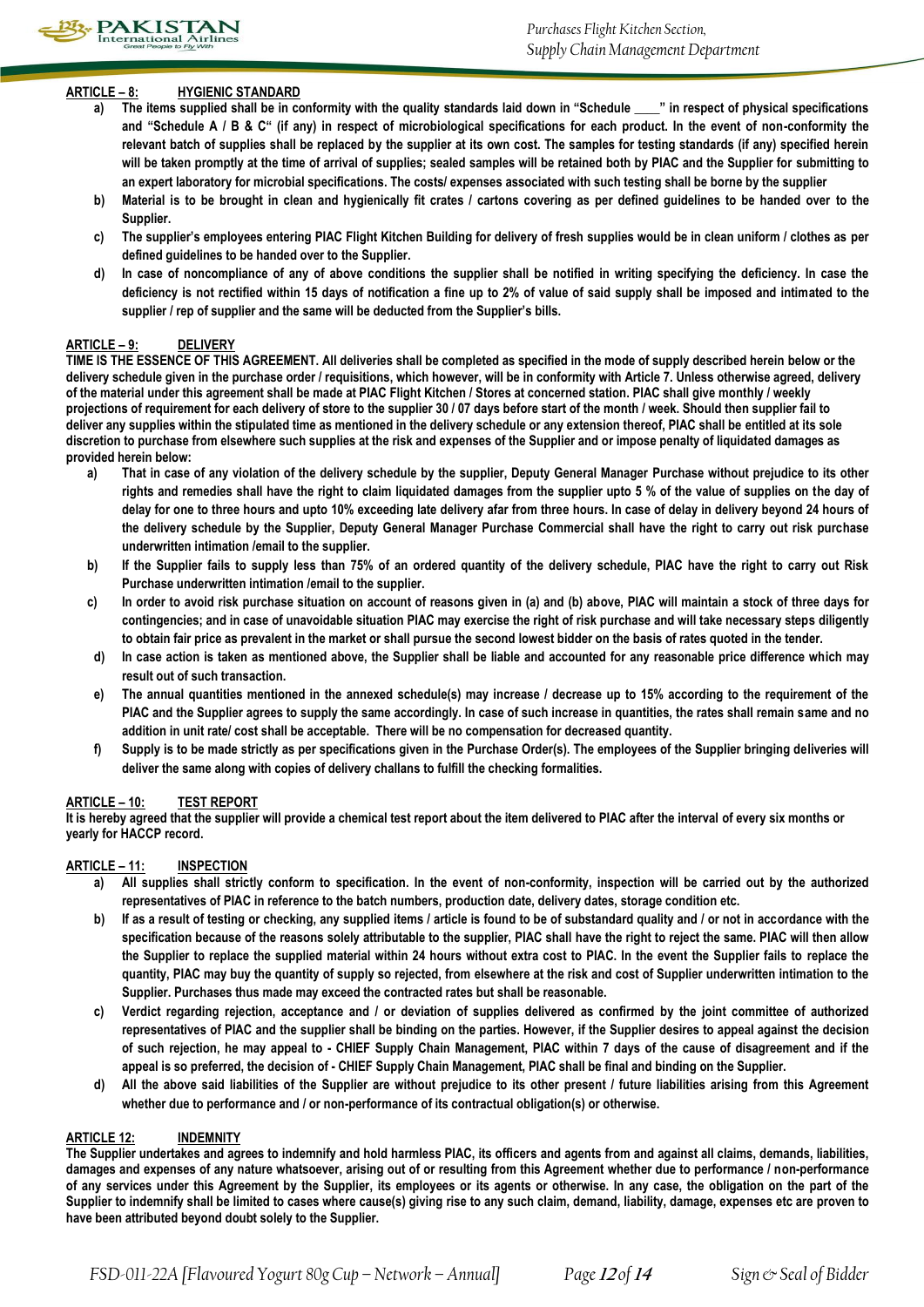

### **ARTICLE 13: INSOLVENCY AND BREACH OF CONTRACT**

**Should the supplier be adjudicated insolvent or made to enter into any agreement for composition with creditors or be wound up either compulsorily or voluntarily or commit any breach of this Agreement not herein specifically provided, PIAC shall have the right to declare the Agreement terminated forthwith and in which case the Supplier shall be liable to the confiscation of security deposit and pay PIAC for any extra expenses which might incur but it shall not be entitled to any gain or compensation from PIAC.**

#### **ARTICLE – 14: SCHEDULE**

**For all intents and purposes, the schedule(s) annexed herewith shall form an integral part of this Agreement and the Supplier shall be bound to**  fulfill all the terms and conditions stipulated therein. Any deviation from the terms and conditions incorporated in the annexed schedule(s) or other **part of the Agreement shall be deemed to be violation of this Agreement on the part of the supplier.**

#### **ARTICLE – 15: FORCE MAJEURE**

**Excepts as provided under this Agreement neither party shall be liable for any failure or delay in performing their obligation(s) due to any cause beyond its reasonable control including without limitation, fire, act of public enemy, war, rebellion, insurrection, accident, disease outbreak in live chicken, act of God, act of state or of the judiciary.**

#### **ARTICLE – 16: BRIBE**

**Any bribe, commission, gifts or advantages given, promised or defrayed by or behalf of the Supplier or his Partner, Agent or Servant or anyone on its behalf to any Officer, Servant, Representative or Agent or PIAC, for showing or for bearing to show favor of disfavor to any person in relation to his or any other agreement as aforesaid shall subject the Supplier to the cancellation of this and all or any other contract and also to the payment of amount to be decided by CEO/ Managing Director, PIAC as damages and the decision of the said CEO/ Managing Director in this respect shall be final and binding on the supplier.** 

#### **ARTICLE – 17: INTEGRITY PACT / DISCLOSURE CLAUSE (mentioned at page)**

#### **ARTICLE – 18: ASSIGNMENT AND EXCLUSIVITY**

**The Supplier Shall not sublet, transfer or assign this Agreement to any other party without prior written Permission of PIAC.**

**If the supplier assigns this Agreement to any other party wholly or partly in contravention of this Article, PIAC in its discretion may terminate this Agreement and / or black list or debar the Contractor for future to execute any contract with PIAC.**

#### **ARTICLE – 19: WAIVER**

The failure either party at any time to require the performance by other of any of the terms and provisions hereof shall in no way effect the right of **that party thereafter to enforce the same nor shall the waiver by either of the party or breach of any of the terms or provision hereof taken or held to be waiver of any succeeding breach of any such terms or provision itself.**

#### **ARTICLE – 20: AUTHORITY OF PERSON SIGNING AGREEMENT AND DOCUMENT**

**Person signing this agreement or any other document forming part of this Agreement on behalf of the Supplier shall be deemed to warrant that he has the authority to do so from the Supplier, and if on enquiry, it is revealed that the person so signing had no authority to do so. PIAC may without prejudice to other legal rights / remedies cancel the agreement without notice and hold the Supplier liable for all costs and damages.**

#### **ARTICLE – 21: CORRESPONDENCE**

**The Supplier will not correspond with or approach any other authority, persons directly or indirectly, whether the staff of PIA or otherwise except the Deputy General Manager Purchase Commercial and General Manager (Procurement) regarding any matter arising from this or any other Agreement with PIA. The Supplier may carry on correspondence with the designated officials of the User Department.** 

### **ARTICLE – 22: MISCELLANEOUS**

- **a) This Agreement supersedes all prior agreement(s), understanding(s) and communications (written and oral) relating to the subject. All terms and conditions of the Purchase Orders and the quoted rates are valid to the extent they are not repugnant with terms and conditions of this agreement or the parties specifically agreed in writing about any deviation from the terms and conditions of this agreement.**
- **b) Titles are inserted in this Agreement for the purpose of reference and convenience and in no way define, limits or describe the scope or intent of this Agreement and / or not be deemed an integral part thereof.**
- **c) Except for changes involving amendments relating to deliver schedule, this Agreement shall not be varied, modified, altered, amended or supplemented without mutual consent of the parties in writing.**
- **d) If any law requires that one or both parties to this Agreement register this agreement, pursuance to such law the entire cost of such registration shall be borne by the Supplier.**
- **e) The Supplier agrees that it shall from time to time do and perform such other and further sets or things and execute and deliver any or all such other and further agreement and instruments as may be required or reasonably requested by PIA to establish, maintain and protect its right and remedies under this Agreement.**
- **f) Only the authorized representative of the supplier having the Security Passes from PIA Security will be allowed to enter the PIA Flight Kitchen Area. The Security Passes will be arranged by the Supplier themselves with the coordination of General Manager (Food Services).**
- **g) In case of Pre-qualification; the bidder shall apply registration with PIA to Deputy General Manager (Procurement Management), PIA Stores Building, Karachi Airport.**
- **h) PIA has right to take necessary action/ blacklisting of firm in line with rules, on non-compliance of PO / tender agreement.**
- **i) This Agreement shall be binding upon and shall ensure to the benefit of both parties hereto and their respective successors and assignees provided always that any assignment shall have made in accordance with the Article-18 thereof.**
- **j) No signing of Formal Agreement is Mandatory – All terms & Conditions of this Tender Document Shall be Applicable to lowest evaluated bidder during whole LoI period / LoI awarded supplier.**